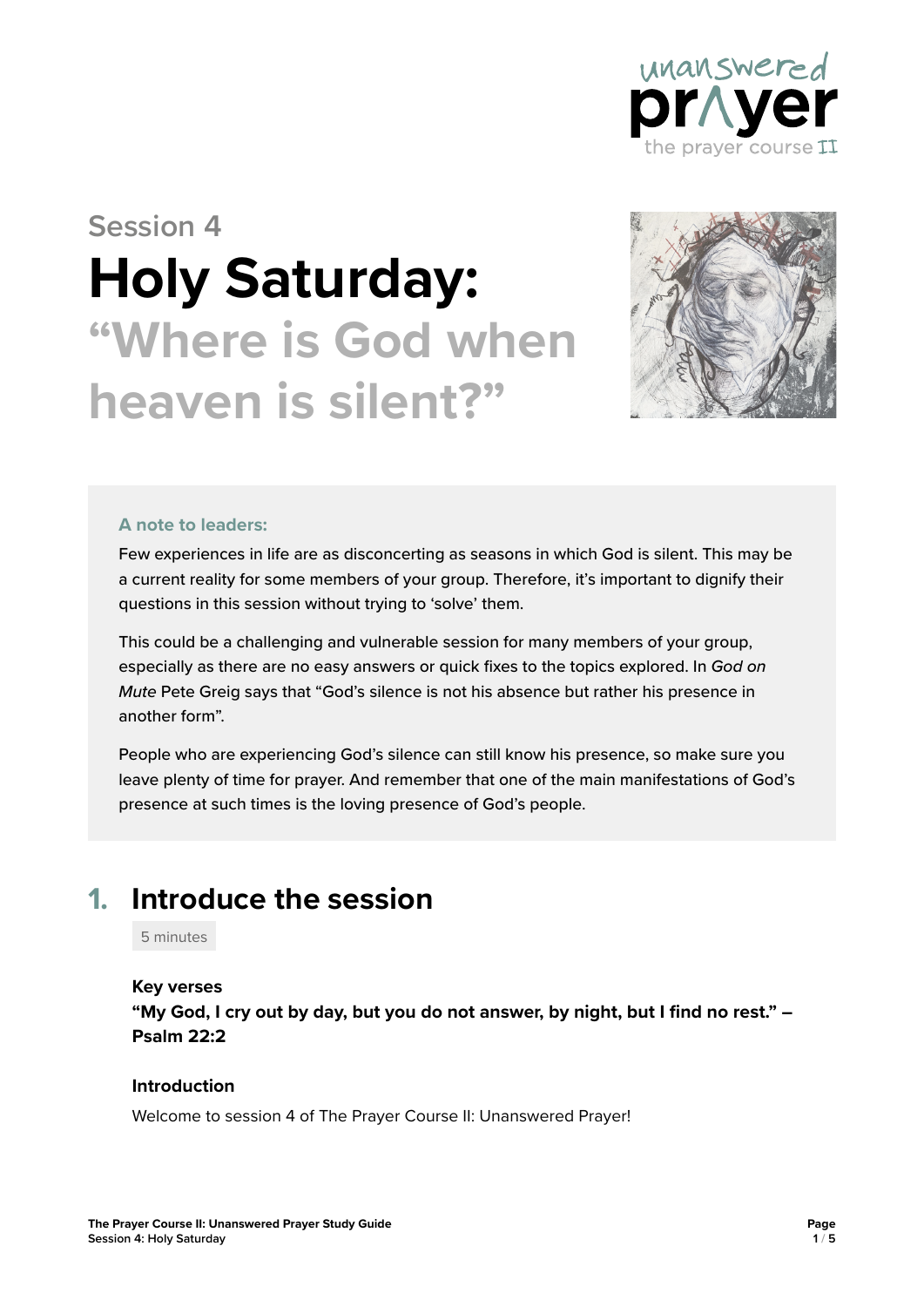As usual today we're going to watch a video, then we're going to discuss the questions it provokes and finally we're going to pray together.

Today we're looking at the mystery of Holy Saturday, and asking "Where" questions: "Where is God when heaven is silent?", "Where is God in the midst of my unanswered prayer, pain and suffering?" We'll be exploring the uncertainty that often comes with waiting, and the struggle when it feels like God is silent.

**Begin the session by asking someone to open in prayer**

# **2. Watch the video**

35 minutes

#### **Bible passages from the session**

Psalm 22

#### **Key points**

(for your reference in case people need a little prompting!)

- Most of us live our lives somewhere between the cross and the resurrection
- Have faith in the faith of others, even when you don't have faith of your own
- The paradox of real life is hurt and hope together; praise in spite of the pain

"... they tried to kill me; I don't know how I survived. But I always say that the reason I survived is just to be a testimony for others."- Helen Berhane

### **3. Discussion questions**

30 - 45 minutes

- **Q.** What did you find most helpful, inspiring or challenging in what Pete Greig, Gemma Hunt and Helen Berhane shared?
- **Q.** Where are you waiting for a breakthrough, a word from God, or an answer to your prayers? What unanswered questions are you carrying today?
- **Q.** In God on Mute, Pete Greig talks about our tendency to "rush the resurrection"; to "leapfrog Holy Saturday"; to tidy up the mess too fast. What is it that makes waiting with unresolved questions such a hard thing to do?
- **Q.** People often say that God's timing is perfect. Do you agree with this? Why does he sometimes seem so slow?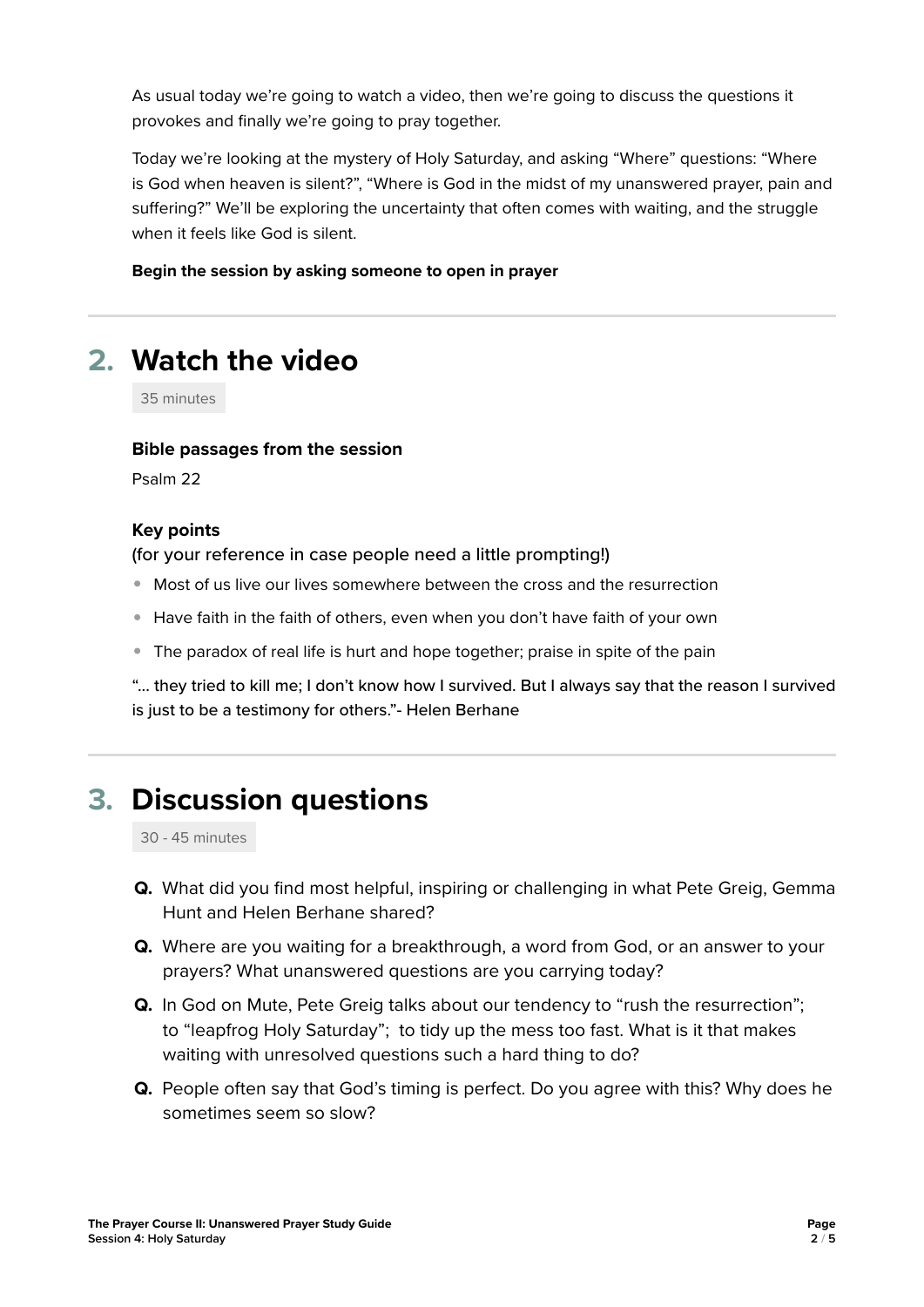- **Q.** In God on Mute Pete Greig says that "God's silence is not his absence but rather his presence in another form". In what ways have you experienced God's presence in the midst of silence in the past?
- **Q.** In the midst of your pain and silence, have there been moments where you have been able to say, like Elie Wiesel, "There is God?"
- **Q.** Pete Greig shares about the significance of developing spiritual muscle memory to carry us through the darker and more difficult times of life. What does this mean for you? What 'holy habits' have you cultivated - or would you like to cultivate – in your life?
- **Q.** The Bible articulates the reality of life; the pain and hope coming together. Are there any particular Bible passages that have sustained you during times of trial or struggle?
- **Q.** Helen Berhane's story demonstrates the power of worshipping in the midst of pain and silence. What can we practically do as a group to help one another to fix our eyes on Jesus in the midst of challenges?

## **4. Small group prayer**

15 minutes

#### **Leader's note**

**If your group is more than 3 people, we would recommend splitting into smaller groups of 2 or 3 to give everyone an opportunity to share and pray for one another. Explain how much time you will have for prayer, and roughly how much time each person will have for sharing and praying.** 

#### **Ask one another**

- **Q.** Pete Greig says that it's possible to "Have faith in the faith of others, even when you don't have faith of your own." Are there any particular ways in which you would like members of the group to "have faith" on your behalf in prayer now?
- **Q.** Are there any other areas in which you'd appreciate prayer?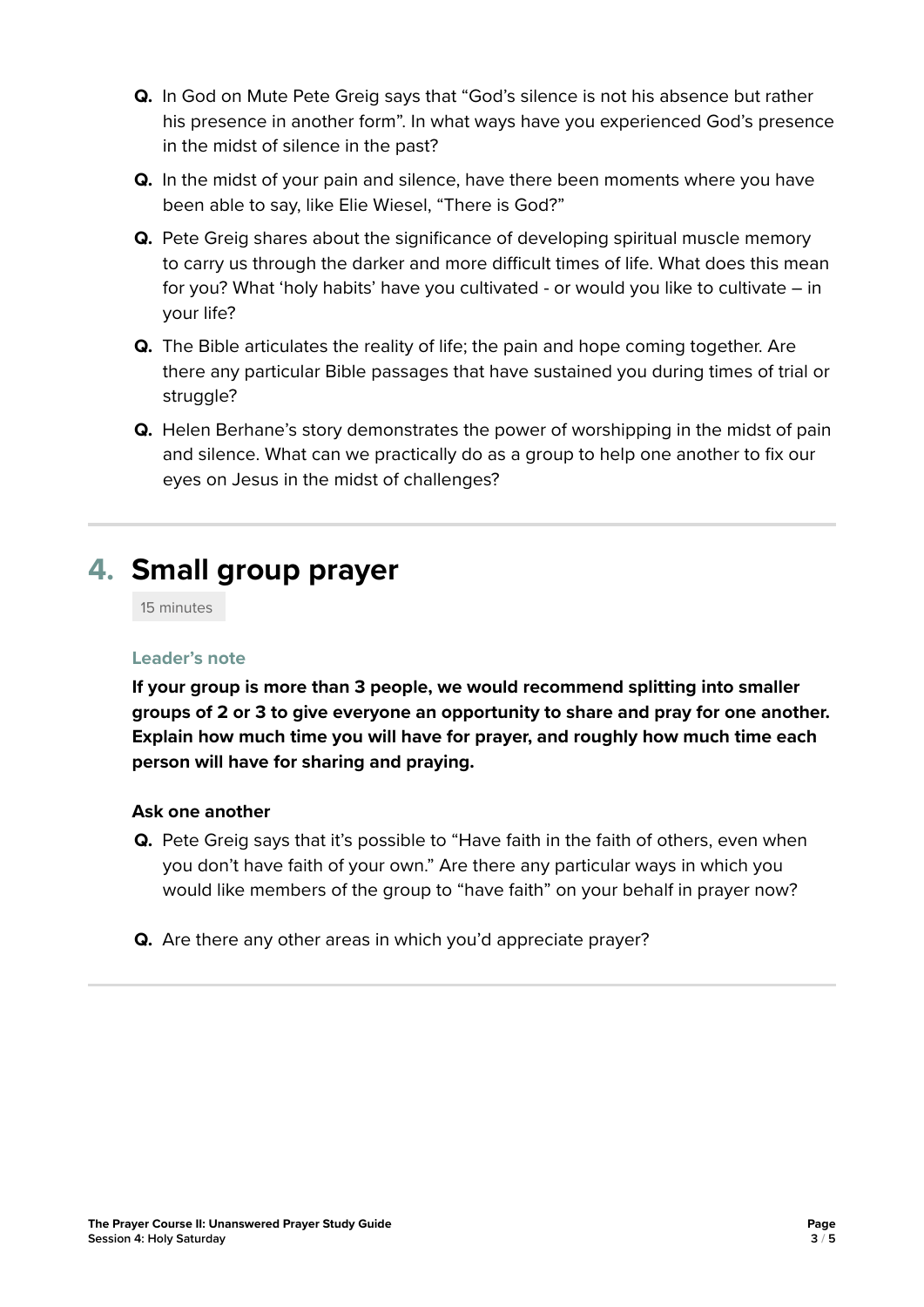# **5. Closing comments**

5 minutes

#### **Share with the group what you've really appreciated about the session.**

Next time, in our final session, we'll be focusing on the hope of Easter Sunday and our final question: "When?" – "When will my prayers be answered?"

To prepare for that, and to get the most out of the session, try to read chapters 13-14 of God on Mute. This is also available as an audiobook if you find that easier.

#### **Closing prayer**

Holy Saturday calls for trust, patience and a certain defiant hope. We're going to finish now with a prayer from Alan E. Lewis, one of the few theologians who made it his life's work to study Holy Saturday:

*Hear our prayer for a world still living an Easter Saturday existence, oppressed and lonely, guilty of godlessness and convinced of godforsakenness. Be still tomorrow the God you are today, and yesterday already were: God with us in the grave, but pulling thus the sting of death and promising in your final kingdom an even greater victory of abundant grace and life over the magnitude of sin and death. And for your blessed burial, into which we were baptized, may you be glorified for evermore. Amen.*

— taken from God on Mute by Pete Greig, chapter 12

### **Further resources & reflection**

#### **Journaling question**

Who are the trusted friends I can turn to in a season of silence? How might I let them know this week how important they are to me?

#### **Daily devotions**

At the back of the book that accompanies this course - God on Mute - you will find "God UnMute" – a forty day devotional journey. The daily content can help you process and pray at a much deeper level.